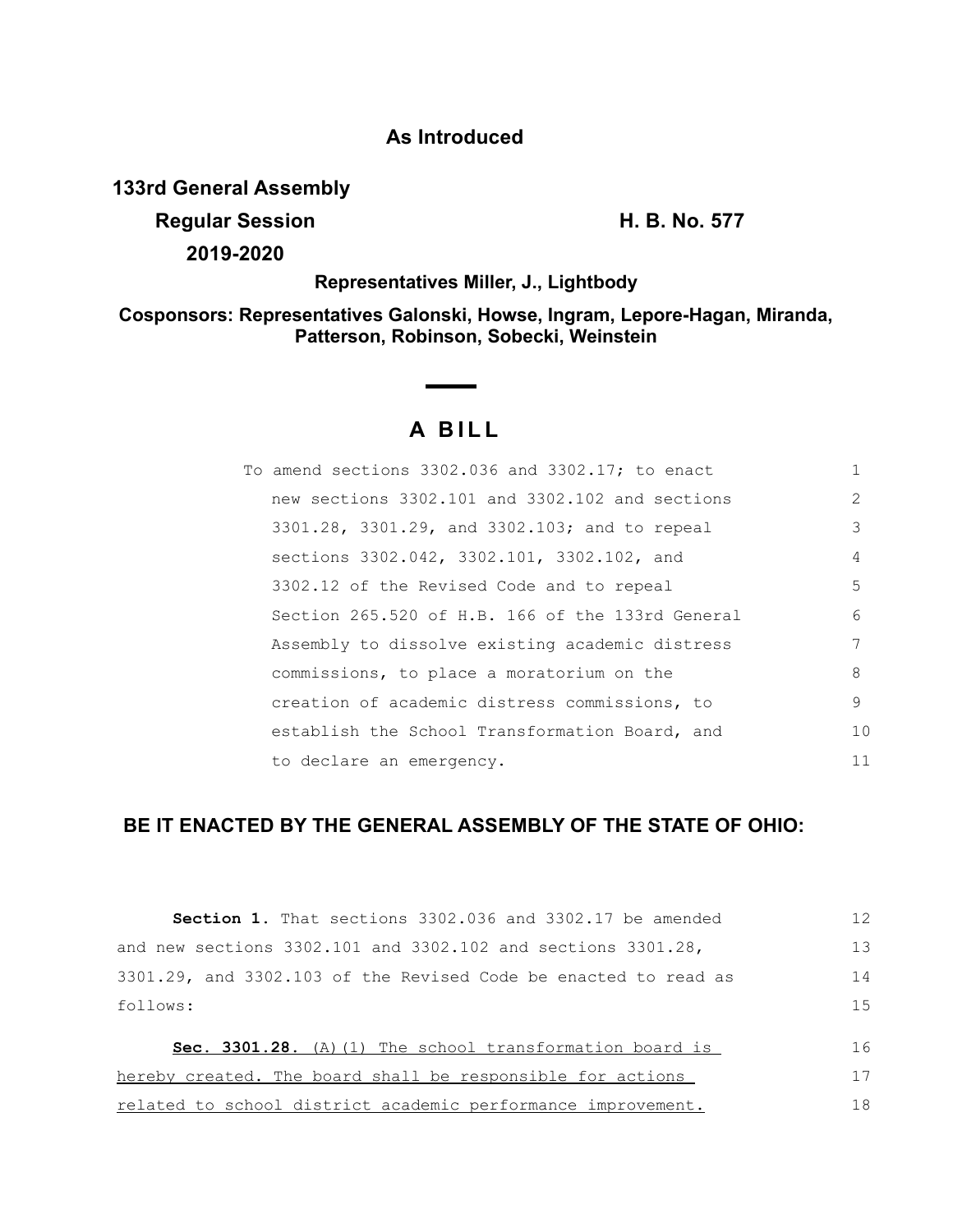| (2) The board shall consist of the following members:                  | 19 |
|------------------------------------------------------------------------|----|
| (a) The superintendent of public instruction or the                    | 20 |
| superintendent's immediate subordinate as the superintendent's         | 21 |
| designee;                                                              | 22 |
| (b) The chancellor of higher education or the chancellor's             | 23 |
| immediate subordinate as the chancellor's designee;                    | 24 |
| (c) One member from the house of representatives appointed             | 25 |
| by the speaker of the house;                                           | 26 |
| (d) One member from the house of representatives appointed             | 27 |
| by the house minority leader;                                          | 28 |
| (e) One member from the senate appointed by the senate                 | 29 |
| president;                                                             | 30 |
| (f) One member from the senate appointed by the senate                 | 31 |
| minority leader;                                                       | 32 |
| (q) Three individuals with experience and expertise in                 | 33 |
| education policy or school improvement, appointed by the               | 34 |
| governor, with the advice and consent of the senate. One of the        | 35 |
| appointees shall not be from the same political party as the           | 36 |
| appointing governor, and at least one of the appointees shall          | 37 |
| have at least ten years of teaching experience. Each member            | 38 |
| appointed under division $(A)$ $(2)$ $(q)$ of this section shall serve | 39 |
| for a term of three years and may be reappointed for additional        | 40 |
| terms.                                                                 | 41 |
| All initial appointments to the board shall be completed               | 42 |
| not later than ninety days after the effective date of this            | 43 |
| section.                                                               | 44 |
| (3) The board shall designate one of its members to serve              | 45 |
| as chair.                                                              | 46 |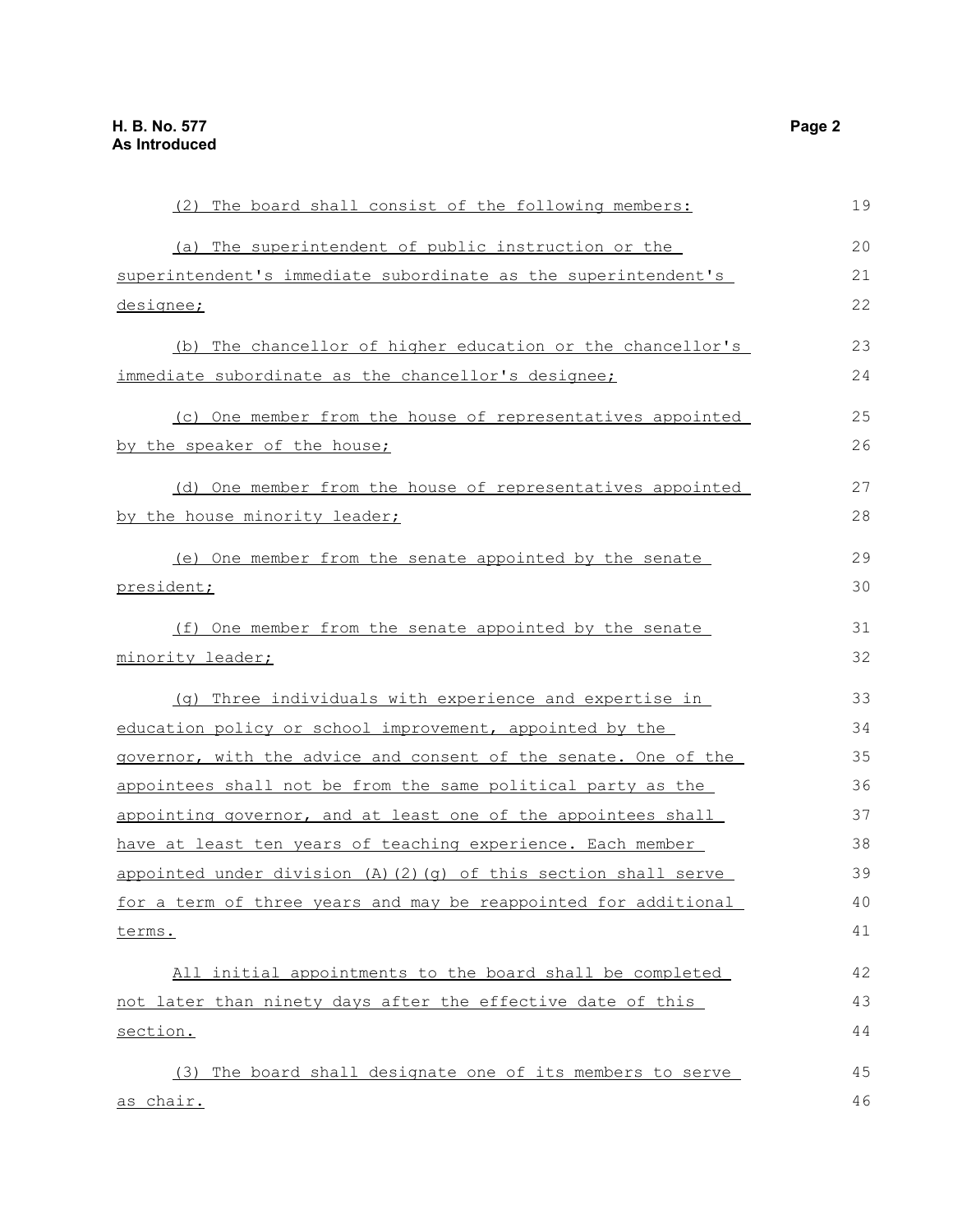| (4) The board may hire an executive director and any             | 47 |
|------------------------------------------------------------------|----|
| necessary staff to assist with the execution of the board's      | 48 |
| duties.                                                          | 49 |
| The board shall become operational after one of the              | 50 |
| members has been appointed under division (A) (2) (g) of this    | 51 |
| section.                                                         | 52 |
| (B) A majority vote of all of the members of the school          | 53 |
| transformation board shall be required for the school            | 54 |
| transformation board to take action.                             | 55 |
| (C) Each board member appointed under division (A) (2) (q)       | 56 |
| of this section shall file the statement described in section    | 57 |
| 102.02 of the Revised Code with the Ohio ethics commission. The  | 58 |
| statement shall be confidential, subject to review, as described | 59 |
| in division (B) of that section.                                 | 60 |
| (D) The school transformation board is a body politic and        | 61 |
| shall be subject to sections 121.22, 149.43, 2921.42, and        | 62 |
| 2921.43 and Chapter 102. of the Revised Code.                    | 63 |
| Sec. 3301.29. (A) (1) The department of education, in            | 64 |
| collaboration with the school transformation board, shall review | 65 |
| the current state-level school improvement process for Ohio      | 66 |
| schools and the budgetary requirements supporting that process   | 67 |
| and make recommendations to the state board of education to      | 68 |
| improve that process not later than December 31, 2020.           | 69 |
| (2) The state board shall review the department's                | 70 |
| recommendations and suggest any changes to them. The state board | 71 |
| shall then approve and include those recommendations in the      | 72 |
| state-level school improvement process.                          | 73 |
| (3) The department annually shall provide progress reports       | 74 |
| on the state-level improvement process to the state              | 75 |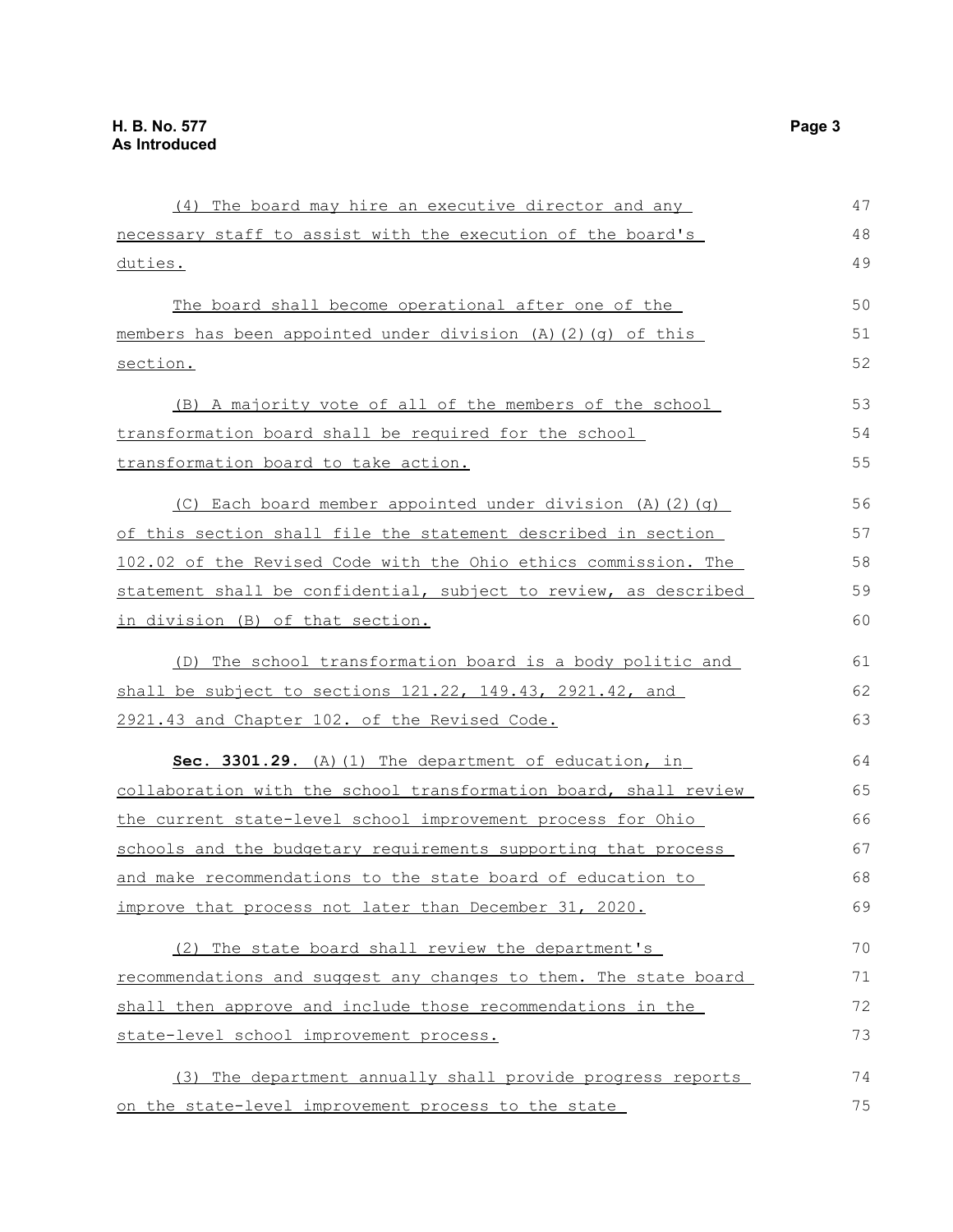| transformation board by the thirty-first day of October. The     | 76  |
|------------------------------------------------------------------|-----|
| board may recommend additional changes to the process to the     | 77  |
| state board of education for consideration.                      | 78  |
| (B) The department, the school transformation board, and         | 79  |
| the state board of education shall ensure that each entity's     | 80  |
| improvement efforts identify best practices to build improvement | 81  |
| capacity and are aligned with the state-level improvement        | 82  |
| process and the "Elementary and Secondary Education Act of       | 83  |
| <u>1965, " 20 U.S.C. 6311 to 6339.</u>                           | 84  |
| Sec. 3302.036. (A) Notwithstanding anything in the Revised       | 85  |
| Code to the contrary, the department of education shall not      | 86  |
| assign an overall letter grade under division (C) (3) of section | 87  |
| 3302.03 of the Revised Code for any school district or building  | 88  |
| for the 2014-2015, 2015-2016, or 2016-2017 school years, may, at | 89  |
| the discretion of the state board of education, not assign an    | 90  |
| individual grade to any component prescribed under division (C)  | 91  |
| (3) of section 3302.03 of the Revised Code, and shall not rank   | 92  |
| school districts, community schools established under Chapter    | 93  |
| 3314. of the Revised Code, or STEM schools established under     | 94  |
| Chapter 3326. of the Revised Code under section 3302.21 of the   | 95  |
| Revised Code for those school years. The report card ratings     | 96  |
| issued for the 2014-2015, 2015-2016, or 2016-2017 school years   | 97  |
| shall not be considered in determining whether a school district | 98  |
| or a school is subject to sanctions or penalties. However, the   | 99  |
| report card ratings of any previous or subsequent years shall be | 100 |
| considered in determining whether a school district or building  | 101 |
| is subject to sanctions or penalties. Accordingly, the report    | 102 |
| card ratings for the 2014-2015, 2015-2016, or 2016-2017 school   | 103 |
| years shall have no effect in determining sanctions or           | 104 |
| penalties, but shall not create a new starting point for         | 105 |
| determinations that are based on ratings over multiple years.    | 106 |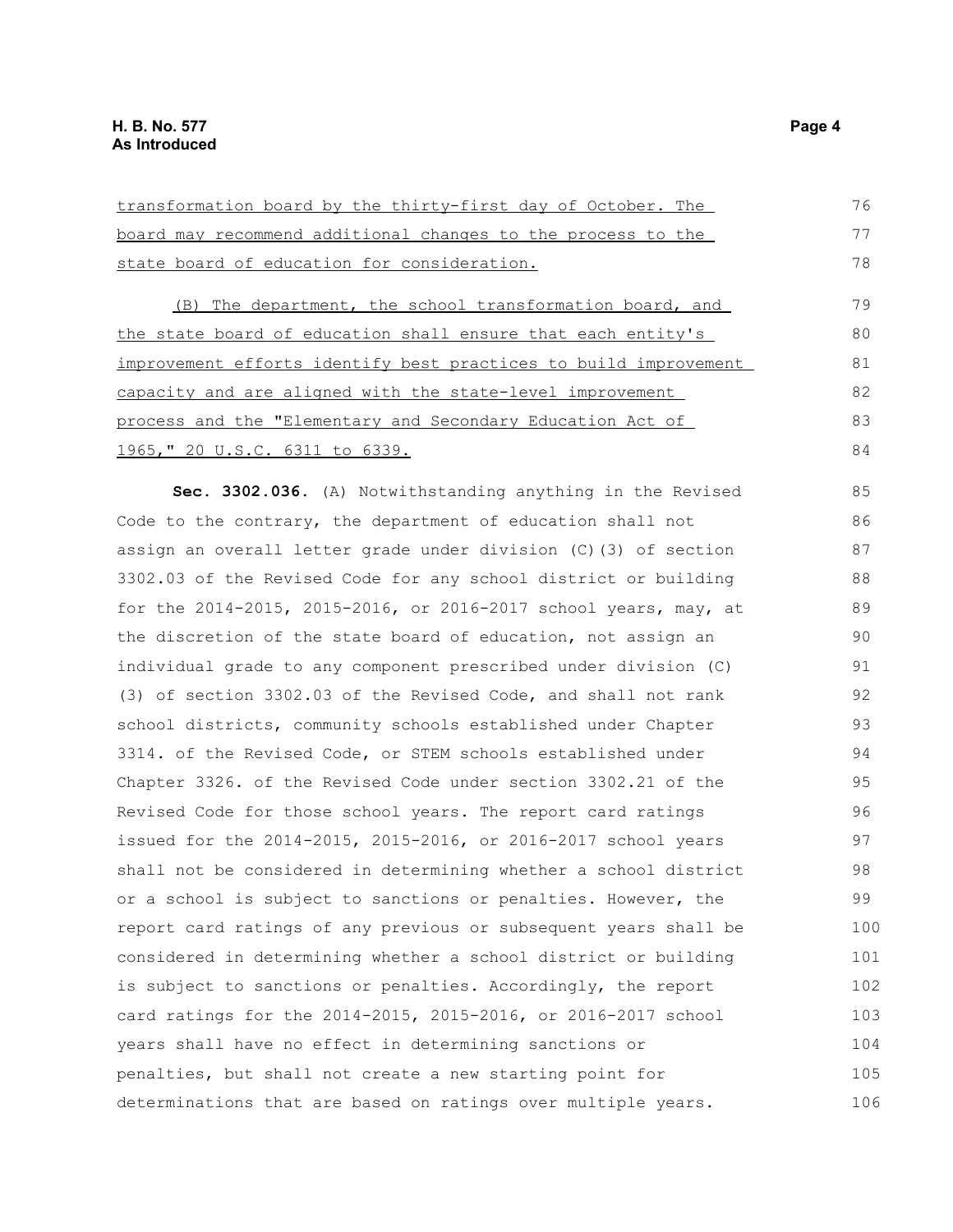| (B) The provisions from which a district or school is            | 107 |
|------------------------------------------------------------------|-----|
| exempt under division (A) of this section shall be the           | 108 |
| following:                                                       | 109 |
| (1) Any restructuring provisions established under this          | 110 |
| chapter, except as required under the "No Child Left Behind Act  | 111 |
| of 2001";                                                        | 112 |
| (2) Provisions for the Columbus city school pilot project-       | 113 |
| under section 3302.042 of the Revised Code;                      | 114 |
| (3) Provisions for academic distress commissions under           | 115 |
| former section 3302.10 of the Revised Code as it existed prior   | 116 |
| to the effective date of this amendment October 15, 2015. The    | 117 |
| provisions of this section do not apply to academic distress     | 118 |
| commissions under the version of that section as it exists on or | 119 |
| after-the effective date of this amendment October 15, 2015.     | 120 |
| $\frac{(4)-(3)}{2}$ Provisions prescribing new buildings where   | 121 |
| students are eligible for the educational choice scholarships    | 122 |
| under section 3310.03 of the Revised Code;                       | 123 |
| (5) (4) Provisions defining "challenged school districts"        | 124 |
| in which new start-up community schools may be located, as       | 125 |
| prescribed in section 3314.02 of the Revised Code;               | 126 |
| (6) (5) Provisions prescribing community school closure          | 127 |
| requirements under section 3314.35 or 3314.351 of the Revised    | 128 |
| Code.                                                            | 129 |
| (C) Notwithstanding anything in the Revised Code to the          | 130 |
| contrary and except as provided in Section 3 of H.B. 7 of the    | 131 |
| 131st general assembly, no school district, community school, or | 132 |
| STEM school shall utilize at any time during a student's         | 133 |
| academic career a student's score on any assessment administered | 134 |
| under division (A) of section 3301.0710 or division (B) (2) of   | 135 |
|                                                                  |     |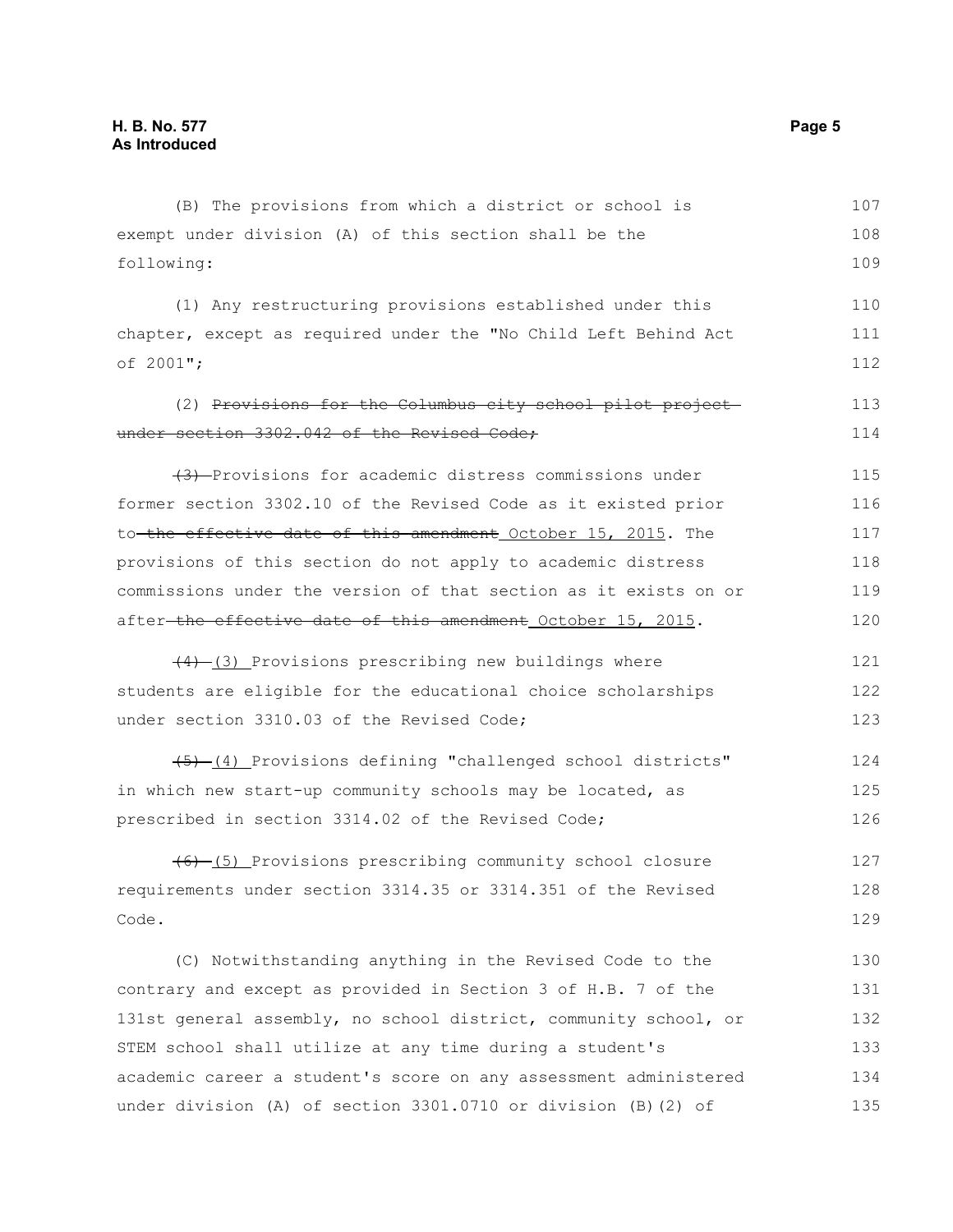section 3301.0712 of the Revised Code in the 2014-2015, 2015- 2016, or 2016-2017 school vear-years as a factor in any decision to promote or to deny the student promotion to a higher grade level or in any decision to grant course credit. No individual student score reports on such assessments administered in the 2014-2015, 2015-2016, or 2016-2017 school years shall be released, except to a student's school district or school or to the student or the student's parent or guardian. **Sec. 3302.101.** (A) Notwithstanding anything in the Revised Code to the contrary, the superintendent of public instruction shall not establish any new academic distress commissions, beginning on the effective date of former Section 265.520 of H.B. 166 of the 133rd general assembly through December 31, 136 137 138 139 140 141 142 143 144 145 146 147 148

2023.

(B) Beginning January 1, 2024, the state superintendent shall resume establishing academic distress commissions for districts that meet the condition prescribed in division (A)(1) of section 3302.10 of the Revised Code. 150 151 152 153

 **Sec. 3302.102.** (A) Beginning on the effective date of this section, an academic distress commission established under section 3302.10 of the Revised Code on or before the effective date of this section shall begin to transition operational, managerial, and instructional control from the academic distress commission and the chief executive officer appointed by the commission back to the district board of education. During the transition period, the chief executive officer shall work closely with the district board and the district superintendent to increase their ability to resume control of the district and sustain the district's academic improvement over time. 154 155 156 157 158 159 160 161 162 163 164

(B) During the transition period, the district shall 165

149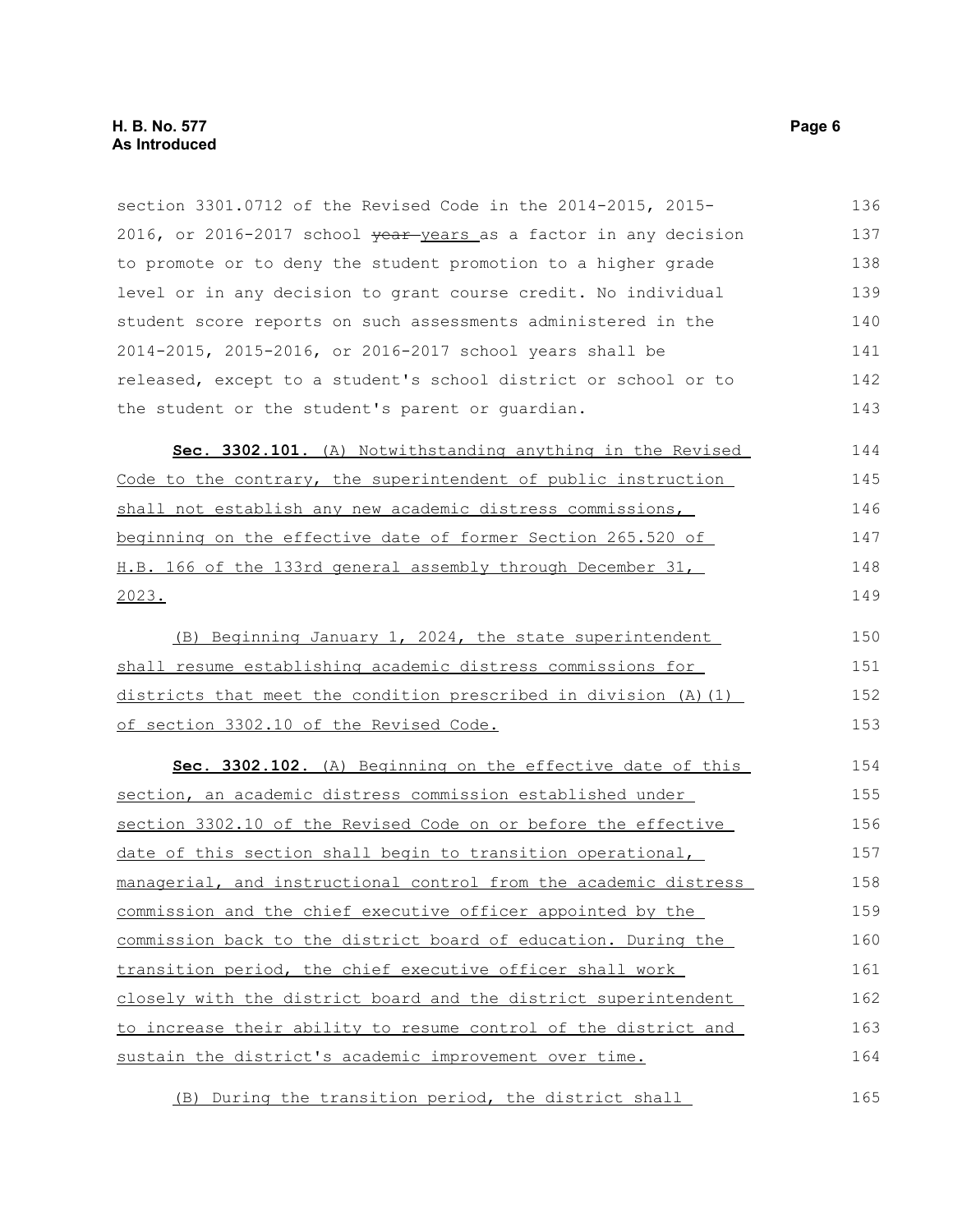| continue to operate under the academic distress commission as         | 166 |
|-----------------------------------------------------------------------|-----|
| prescribed in section 3302.10 of the Revised Code until June 30,      | 167 |
| 2020. On that date, the chief executive officer shall relinquish      | 168 |
| all operational, managerial, and instructional control of the         | 169 |
| district to the district board and district superintendent, and       | 170 |
| the academic distress commission shall cease to exist.                | 171 |
| (C) The department of education shall pay the remainder of            | 172 |
| each chief executive officer's contract upon dissolution of the       | 173 |
| academic distress commission as specified in division (B) of          | 174 |
| this section.                                                         | 175 |
| (D)(1) The board of education of a school district for                | 176 |
| <u>which an academic distress commission had been established may</u> | 177 |
| employ as the district superintendent, under section 3319.01 of       | 178 |
| the Revised Code, the individual who previously served as chief       | 179 |
| executive officer for the district under division (C) of section      | 180 |
| 3302.10 of the Revised Code. However, notwithstanding anything        | 181 |
| in the Revised Code or Administrative Code to the contrary, such      | 182 |
| an individual so employed as the district superintendent need         | 183 |
| not hold an educator license issued by the state board of             | 184 |
| education.                                                            | 185 |
| (2) If a district board of education enters into a                    | 186 |
| contract with the district's former chief executive officer to        | 187 |
| become the district superintendent, the district board may            | 188 |
| request that the department of education reimburse the                | 189 |
| difference between the cost of the former chief executive             | 190 |
| officer's contract and the contract offered by the district           | 191 |
| board for the position of district superintendent.                    | 192 |
| Sec. 3302.103. The school transformation board established            | 193 |
| under section 3301.28 of the Revised Code shall prepare a report      | 194 |
| regarding the board's recommendations on replacing academic           | 195 |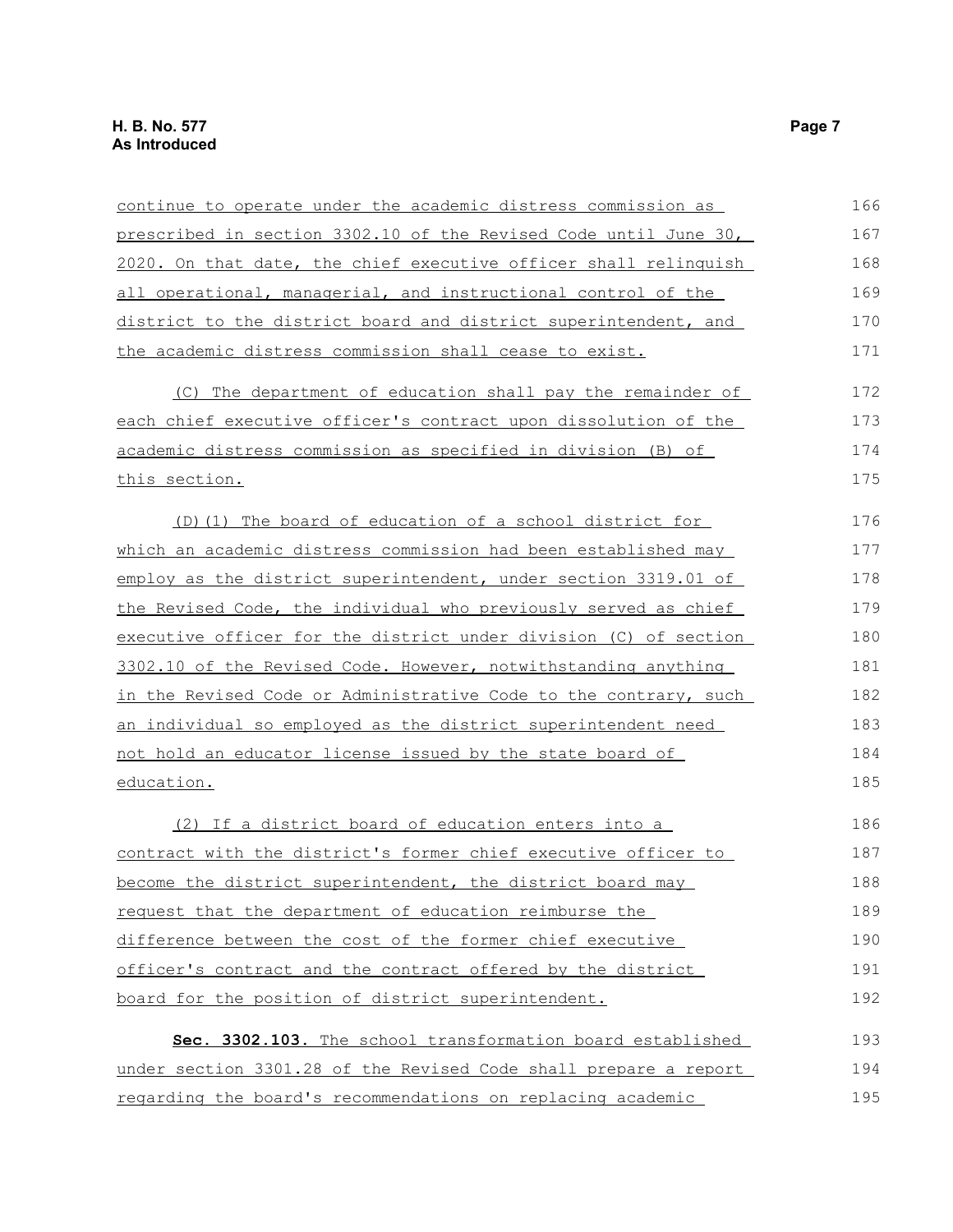| distress commissions under section 3302.10 of the Revised Code,  |     |
|------------------------------------------------------------------|-----|
| and its recommendations on improving principal and teacher       |     |
| preparation programs.                                            | 198 |
| The board shall submit the report to the general assembly,       | 199 |
| in accordance with section 101.68 of the Revised Code, not later | 200 |
| than January 30, 2022.                                           | 201 |
| Sec. 3302.17. (A) Any school building operated by a city,        | 202 |
| exempted village, or local school district, or a community       | 203 |
| school established under Chapter 3314. of the Revised Code is    | 204 |
| eligible to initiate the community learning center process as    | 205 |
| prescribed by this section.                                      | 206 |
| (B) Beginning with the 2015-2016 school year, each               | 207 |
| district board of education or community school governing        | 208 |
| authority may initiate a community learning center process for   | 209 |
| any school building to which this section applies.               | 210 |
| First, the board or governing authority shall conduct a          | 211 |
| public information hearing at each school building to which this | 212 |
| section applies to inform the community of the community         | 213 |
| learning center process. The board or governing authority may do | 214 |
| all of the following with regard to the public information       | 215 |
| hearing:                                                         | 216 |
| (1) Announce the meeting not less than forty-five days in        | 217 |
| advance at the school and on the school's or district's web      | 218 |
| sites and using tools to ensure effective communication with     | 219 |
| individuals with disabilities;                                   | 220 |
| (2) Schedule the meeting for an evening or weekend time;         | 221 |
| (3) Provide interpretation services and written materials        | 222 |
| in all languages spoken by five per cent or more of the students | 223 |
| enrolled in the school;                                          | 224 |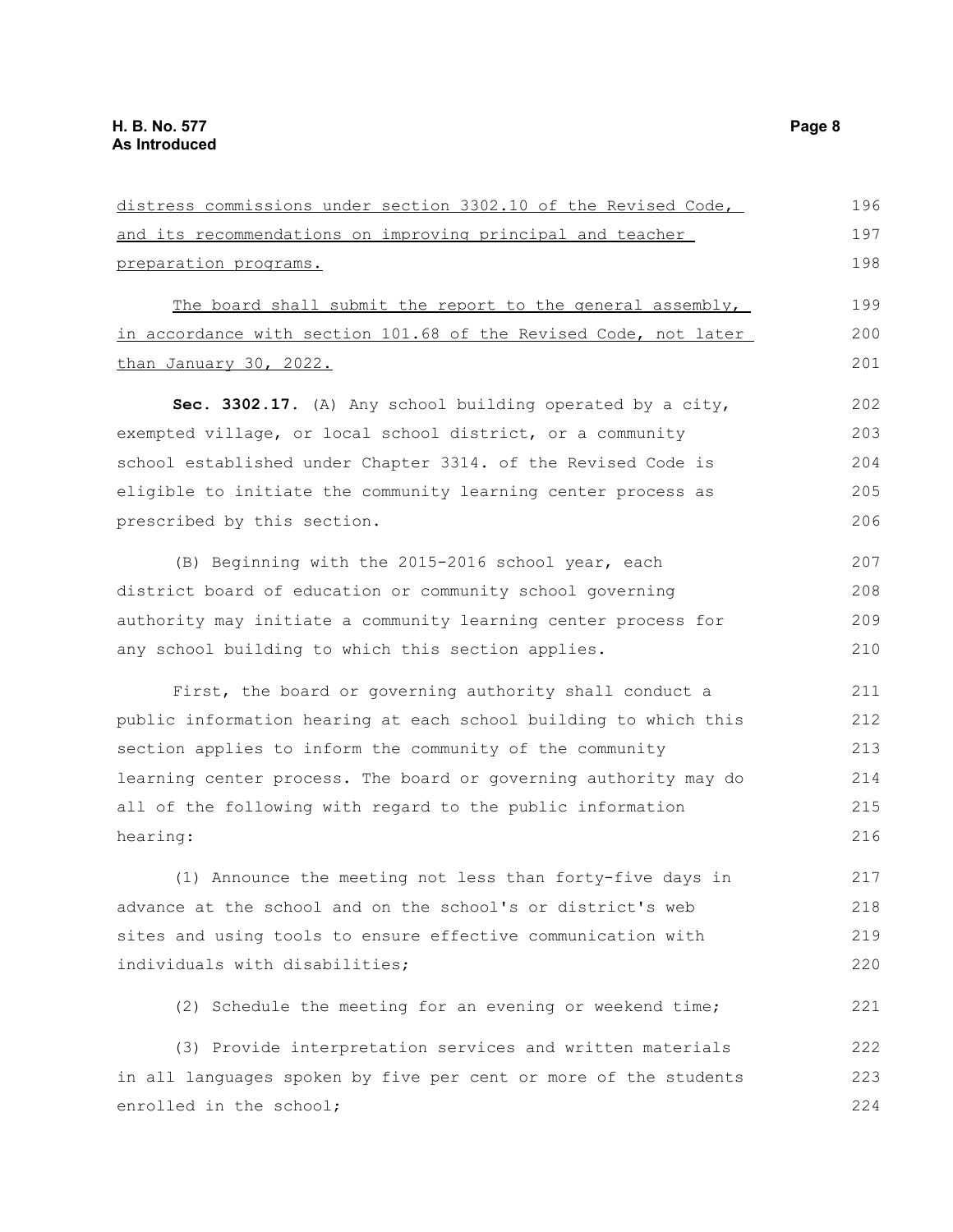(4) Provide child care services for parents attending the meeting; (5) Provide parents, students, teachers, nonteaching employees, and community members with the opportunity to speak at the meeting; (6) Comply with section 149.43 of the Revised Code. In preparing for the public information hearing, the board or governing authority shall ensure that information about the hearing is broadly distributed throughout the community. The board or governing authority may enter into an agreement with any civic engagement organizations, community organizations, or employee organizations to support the implementation of the community learning center process. The board or governing authority shall conduct a follow-up hearing at least once annually until action is further taken under the section with respect to the school building or until the conditions described in division (A) of this section no longer apply to the school building. (C) Not sooner than forty-five days after the first public information hearing, the board or governing authority shall conduct an election, by paper ballot, to initiate the process to become a community learning center. Only parents or guardians of students enrolled in the school and students enrolled in a different school operated by a joint vocational school district but are otherwise entitled to attend the school, and teachers and nonteaching employees who are assigned to the school may vote in the election. 225 226 227 228 229 230 231 232 233 234 235 236 237 238 239 240 241 242 243 244 245 246 247 248 249 250 251

The board or governing authority shall distribute the ballots by mail and shall make copies available at the school 252 253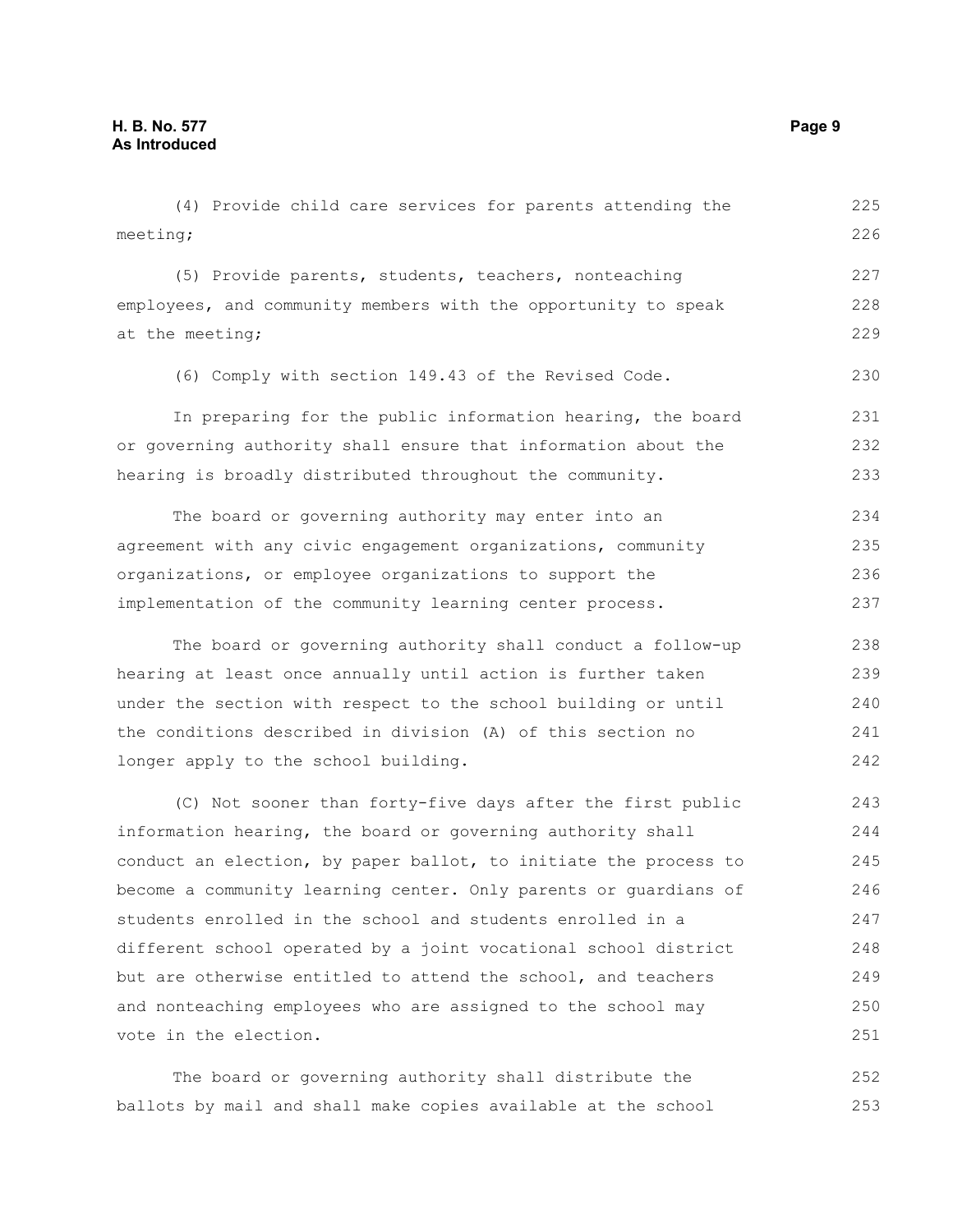## **H. B. No. 577 Page 10 As Introduced**

and on the web site of the school. The board or governing authority also may distribute the ballots by directly giving ballots to teachers and nonteaching employees and sending home ballots with every student enrolled in the school building. 254 255 256 257

(D) The board or governing authority shall initiate the transition of the building to a community learning center if the results of the election held under division (C) of this section are as follows:

(1) At least fifty per cent of parents and guardians of students enrolled in the eligible school building and students enrolled in a different building operated by a joint vocational school district but who are entitled to attend the school cast ballots by a date set by the board or governing authority, and of those ballots at least sixty-seven per cent are in favor of initiating the process; and 262 263 264 265 266 267 268

(2) At least fifty per cent of teachers and nonteaching employees who are assigned to the school cast ballots by a date set by the board or governing authority, and of those ballots at least sixty-seven per cent are in favor of initiating the process.

(E) If a community learning center process is initiated under this section, the board or governing authority shall create a school action team under section 3302.18 of the Revised Code. Within four months upon selection, the school action team shall conduct and complete, in consultation with community partners, a performance audit of the school and review, with parental input, the needs of the school with regard to restructuring under section 3302.10, 3302.12, or 3302.042 of the Revised Code $_{\tau}$  or federal law. 274 275 276 277 278 279 280 281 282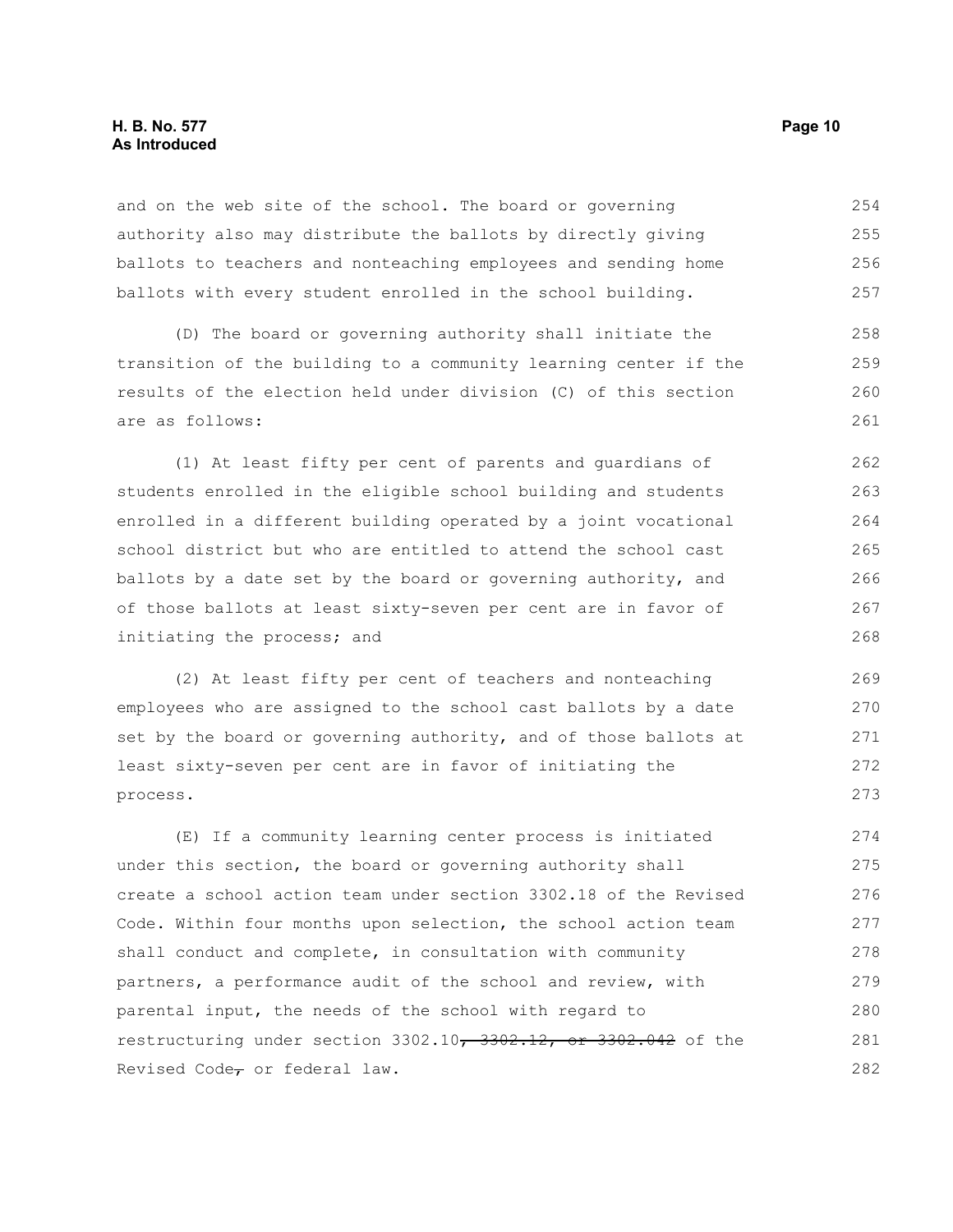The school action team shall provide quarterly updates of its work in a public hearing that complies with the same specifications prescribed in division (B) of this section. 283 284 285

(F) Upon completion of the audit and review, the school action team shall present its findings at a public hearing that complies with the same specifications prescribed in division (B) of this section. After the school action team presents its findings at the public hearing, it shall create a community learning center improvement plan that designates appropriate interventions, which may be based on the recommendations developed by the department under division (H)(1)(b) of this section. 286 287 288 289 290 291 292 293 294

If there is a federally mandated school improvement planning process, the team shall coordinate its work with that plan.

The school action team shall approve the plan by a majority vote. 298 299

(G) Upon approval of the plan by the school action team, the team shall submit the community learning center improvement plan to the same individuals described in division (C) of this section. Ballots shall be distributed and an election shall be conducted in the same manner as indicated under that division.

The school action team shall submit the plan to the district board of education or community school governing authority, if the results of the election under division (G) of this section are as follows: 305 306 307 308

(1) At least thirty per cent of parents and guardians of students enrolled in the eligible school building and students enrolled in a different building operated by a joint vocational 309 310 311

295 296 297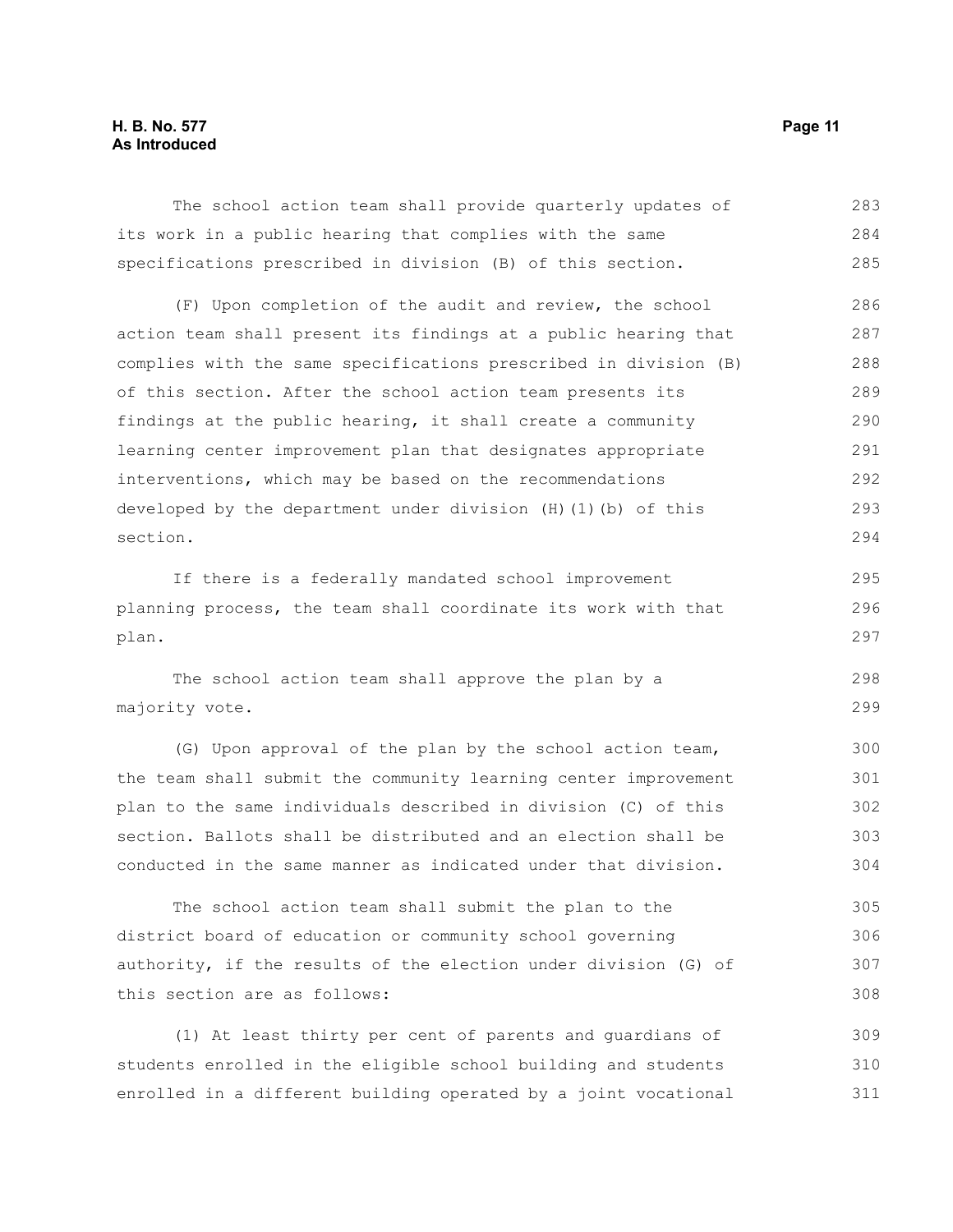school district but who are entitled to attend the school cast ballots by a date set by the board or governing authority, and of those ballots at least fifty per cent are in favor of initiating the process; and 312 313 314 315

(2) At least thirty per cent of teachers and nonteaching employees who are assigned to the school cast ballots by a date set by the board or governing authority, and of those ballots at least fifty per cent are in favor of initiating the process. 316 317 318 319

The board or governing authority shall evaluate the plan and determine whether to adopt it. The board or governing authority shall adopt the plan in full or adopt portions of the plan. If the board or governing authority does not adopt the plan in full, it shall provide a written explanation of why portions of the plan were rejected. 320 321 322 323 324 325

(H)(1) The department shall do all of the following with respect to this section: 326 327

```
(a) Adopt rules regarding the elections required under
this section;
                                                                            328
                                                                            329
```
(b) Develop appropriate interventions for a community learning center improvement plan that may be used by a school action team under division (F) of this section; 330 331 332

(c) Publish a menu of programs and services that may be offered by community learning centers. The information shall be posted on the department's web site. To compile this information the department shall solicit input from resource coordinators of existing community learning centerst. 333 334 335 336 337

(d) Provide information regarding implementation of comprehensive community-based programs and supportive services including the community learning center model to school 338 339 340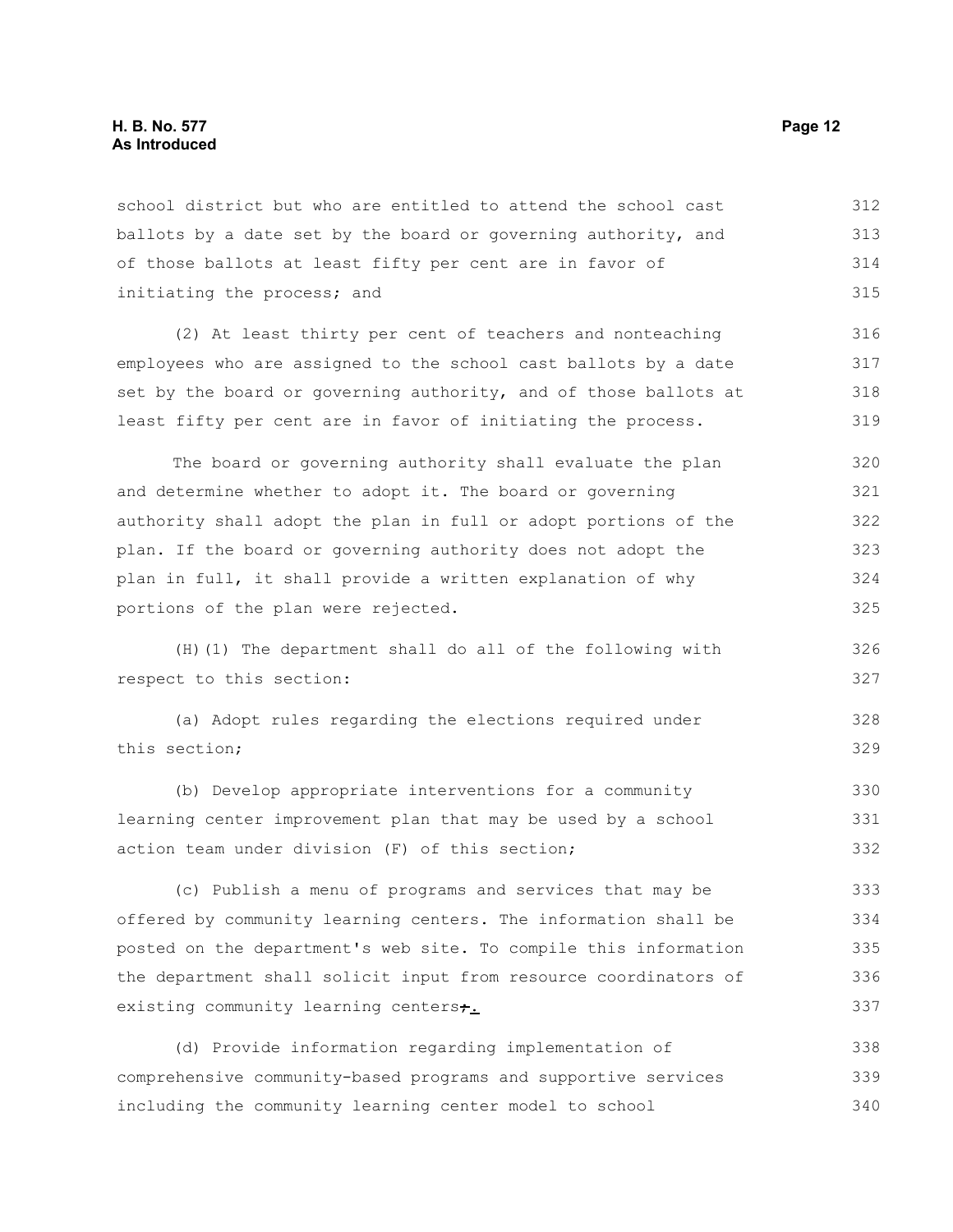buildings meeting any of the following conditions: (i) The building is in improvement status as defined by the "No Child Left Behind Act of 2001" or under an agreement between the Ohio department of education and the United States secretary of education. (ii) The building is a secondary school that is among the lowest achieving fifteen per cent of secondary schools statewide, as determined by the department. (iii) The building is a secondary school with a graduation rate of sixty per cent or lower for three or more consecutive years. (iv) The building is a school that the department determines is persistently low-performing. (2) The department may do the following with respect to this section: (a) Provide assistance, facilitation, and training to school action teams in the conducting of the audit required under this section; (b) Provide opportunities for members of school action teams from different schools to share school improvement strategies with parents, teachers, and other relevant stakeholders in higher performing schools; (c) Provide financial support in a school action team's planning process and create a grant program to assist in the implementation of a qualified community learning center plan. (I) Notwithstanding any provision to the contrary in 341 342 343 344 345 346 347 348 349 350 351 352 353 354 355 356 357 358 359 360 361 362 363 364 365 366

Chapter 4117. of the Revised Code, the requirements of this section prevail over any conflicting provisions of a collective 367 368